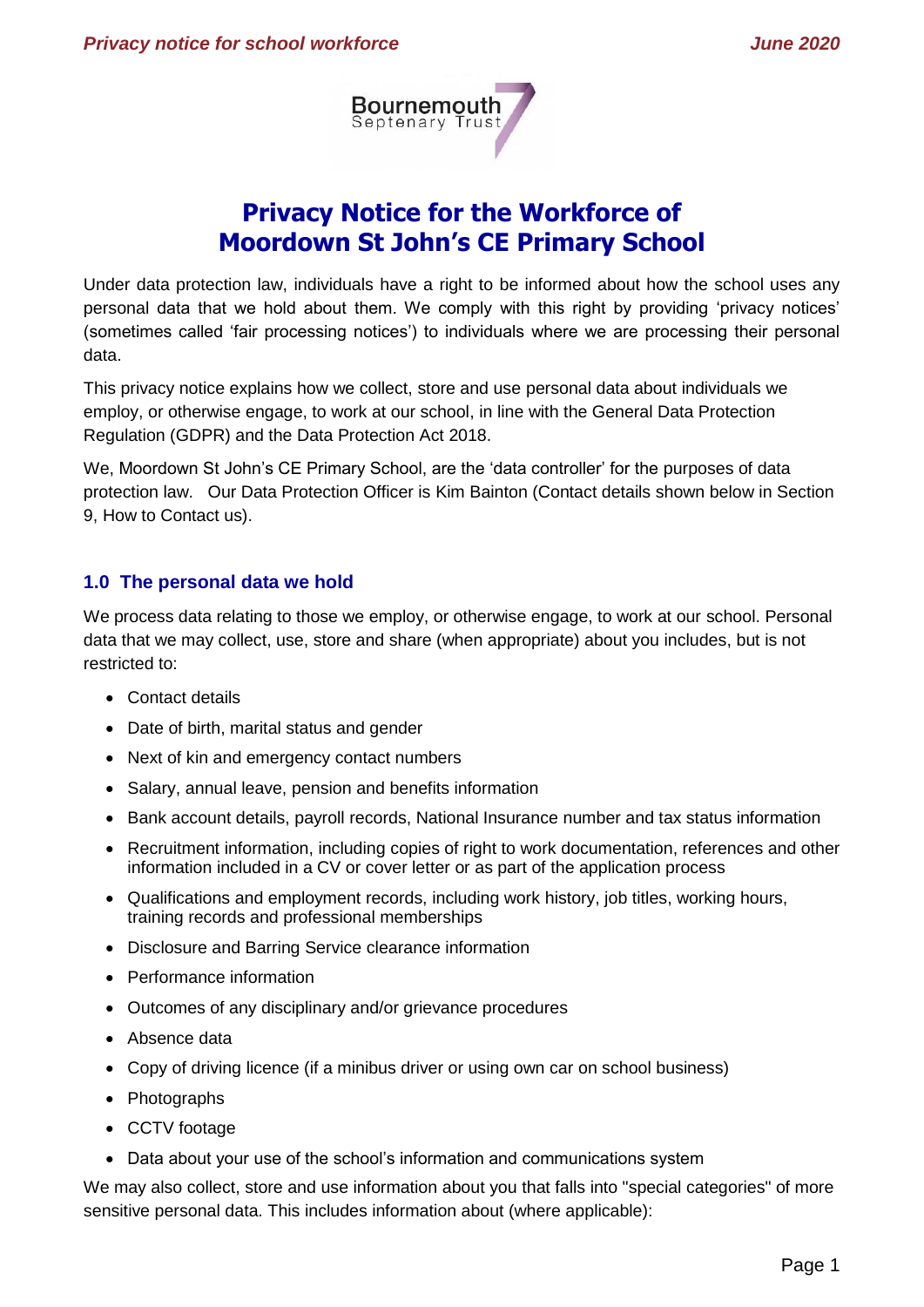- Race, ethnicity, religious beliefs, sexual orientation and political opinions
- Trade union membership
- Health, including any medical conditions, and sickness records

# **2.0 Why we use this data**

The purpose of collecting your personal data is to help us run the school, including to:

- Enable you to be paid
- Facilitate safe recruitment, as part of our safeguarding obligations towards pupils
- Support effective appraisal and performance management
- Inform our recruitment and retention policies
- Enable the development of a comprehsive picture of the workforce and how it is deployed
- Allow better financial modelling and planning
- Enable equalities monitoring
- Improve the management of workforce data across the sector
- Support the work of the School Teachers' Review Body
- To comply with the law regarding data sharing, including sharing data with the local authority, the Department for Education and the NHS.

# **3.0 Our lawful basis for using this data**

We only collect and use personal information about you when the law allows us to. Most commonly, we use it where we need to:

- Fulfil a contract we have entered into with you
- Comply with a legal obligation
- Carry out a task in the public interest

Less commonly, we may also use personal information about you where:

- You have given us consent to use it in a certain way
- We need to protect your vital interests (or someone else's interests)

Where you have provided us with consent to use your data, you may withdraw this consent at any time. We will make this clear when requesting your consent, and explain how you go about withdrawing consent if you wish to do so.

Some of the reasons listed above for collecting and using personal information about you overlap, and there may be several grounds which justify the school's use of your data.

We may also collect, store and use information about you that falls into "special categories" of more sensitive personal data. This includes information about (where applicable) race, ethnicity, religious beliefs, sexual orientation, political opinions, trade union membership, health, including any medical conditions, disability and sickness records.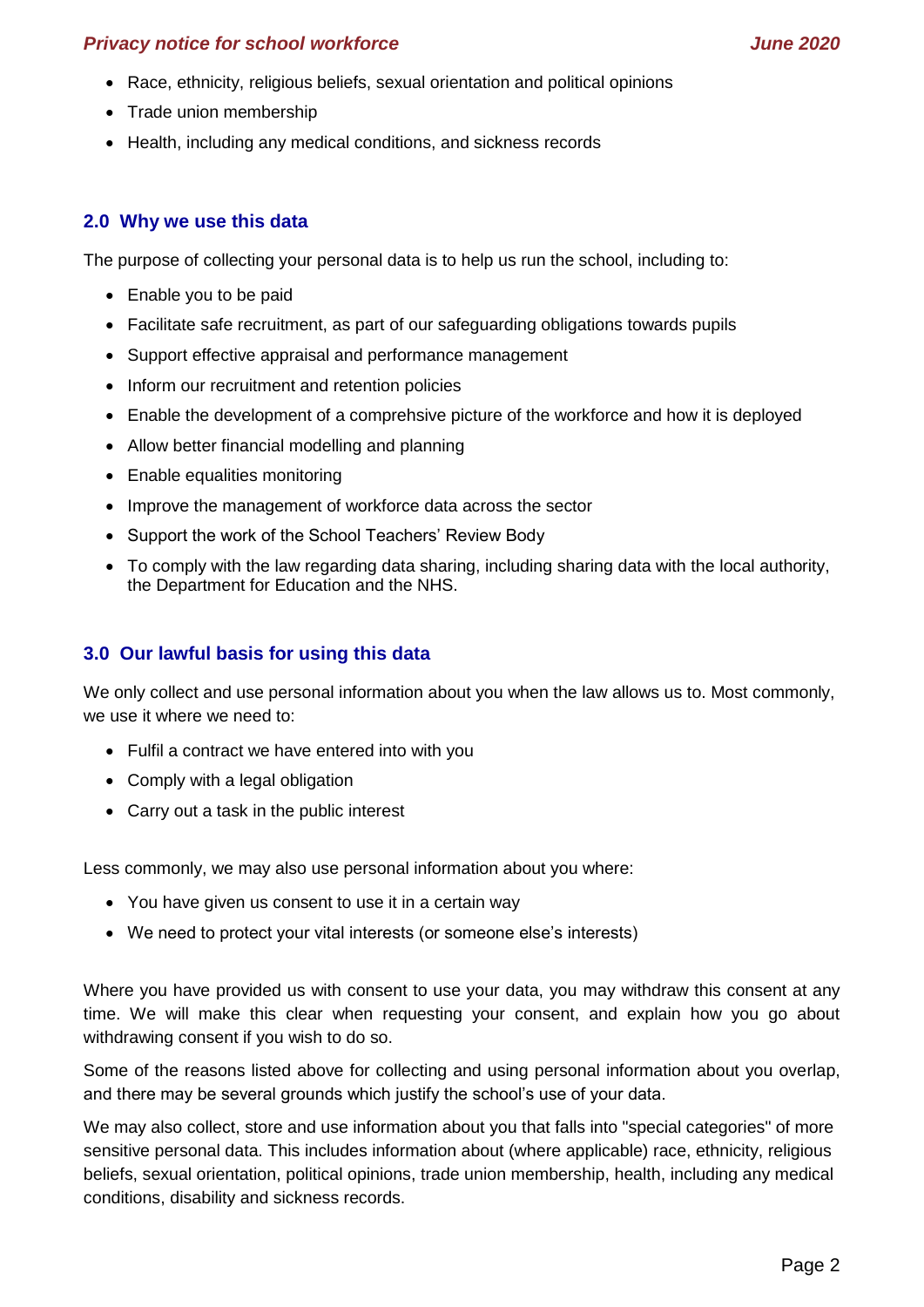We will take extra care of this data. The legal reason for us to collect and use this personal information is:

- to perform our statutory duties and it is required by law
- for reasons of public interest.
- to protect your vital interests.

# **4.0 Collecting this information**

While the majority of information we collect about you is mandatory, there is some information that can be provided voluntarily.

Whenever we seek to collect information from you, we make it clear whether you must provide this information (and if so, what the possible consequences are of not complying), or whether you have a choice.

# **5.0 How we store this data**

We create and maintain an employment file for each member of staff. The information contained in this file is kept secure and is only used for purposes directly relevant to your employment with the school.

All personal data is stored in accordance with our Records Retention Schedule/Records Management policy. A copy of this is available from the School Office or may be downloaded from the Data Protection/GDPR section of our website

Once your employment with the school has ended, we will retain and then securely delete/dispose of your personal information in accordance with the above-mentioned records retention/management policy

# **6.0 Data sharing**

We do not share information about you with any third party without your consent unless the law and our policies allow us to do so.

Where it is legally required, or necessary (and it complies with data protection law), we may share personal information about you with:

- The Academy Trust: *such as for monitoring and school improvement purposes*.
- Our local authority *to meet our legal obligations to share certain information, such as safeguarding concerns*
- The Department for Education *to meet our legal obligations to share certain information*
- Educators and examining bodies *such as for assessment administration purposes*
- Suppliers and service providers *to enable them to provide the services we have contracted them for, such as payroll*
- Financial organisations *such as for the payment of salaries/repayment of expenses*
- Central and local government *such as for the assessment or collection of tax owed to HMRC*
- Survey and research organisations *such as for statistical analysis of the workforce*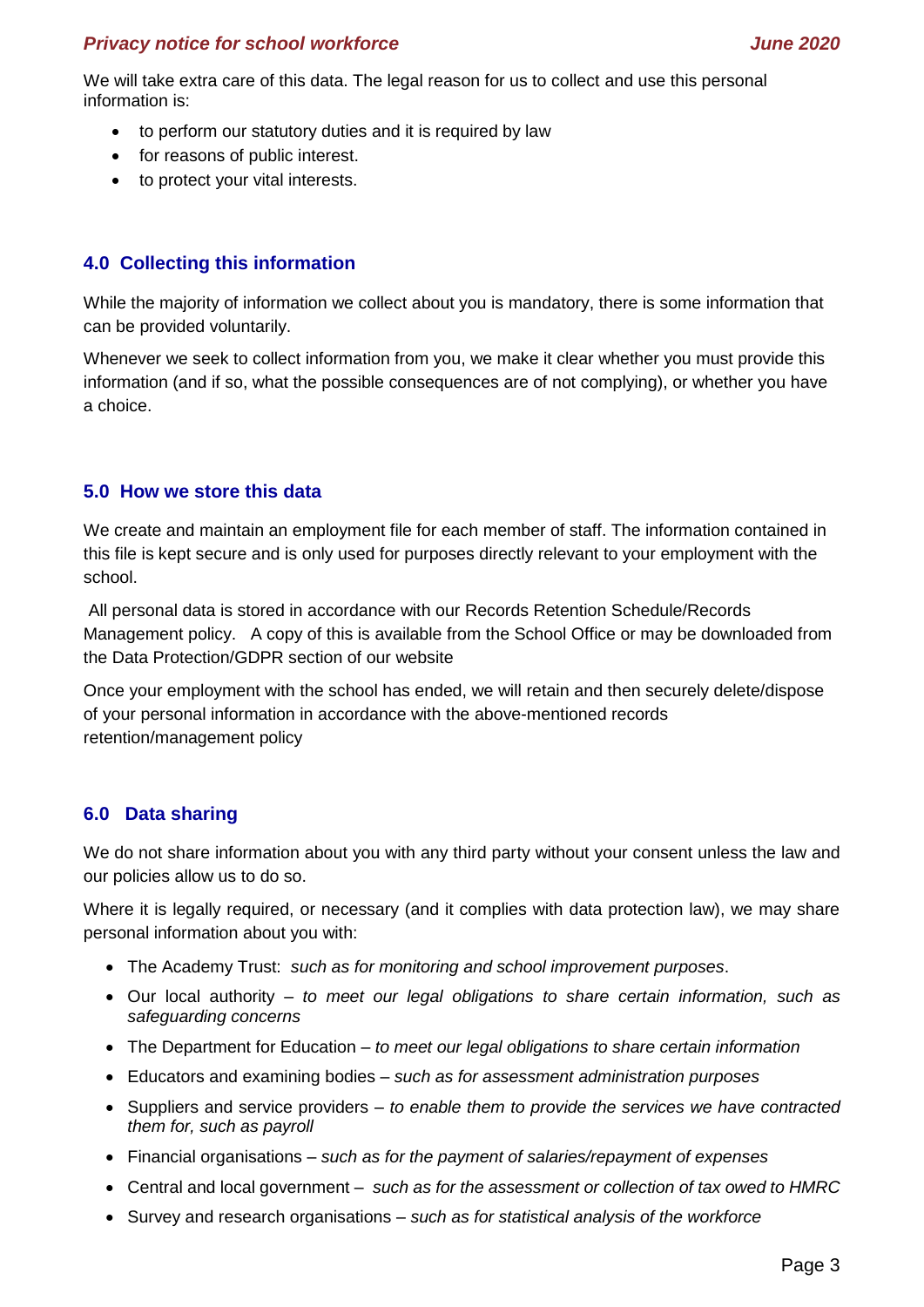- Trade unions and associations *such as for the payment of subscriptions*
- Health authorities *for example pre-employment health checks, occupational health referrals*
- Security organisations *such as for the security of the school/ICT systems and safeguarding of our pupils*
- Professional advisers, bodies and consultants *such as for professional development purposes*
- Charities and voluntary organisations *such as to provide support/advice*
- Police forces, courts, tribunals *such as for the prevention/detection of crime/fraud or as part of an employment tribunal process*
- Employment and recruitment agencies *such as for recruitment processes eg DBS clearances*
- Your family or representatives *such as to respond to an emergency situation*
- Emergency services *such as to respond to an emergency situation*
- NHS Track and Trace Covid 19 to report on those in close contact with anyone who has tested positive for Covid-19 within the setting*.*

As part of the statutory school inspection process, we are required to share information with our regulators, OfSTED and SIAMS (Statutory Inspection of Anglican and Methodist Schools). Information may also be shared with our auditors. Where possible such data is anonymised before sharing.

Occasionaly we may share information with the Health and Safety Executive as part of our legal obligation to report certain accidents/incidents/near misses under RIDDOR (Reporting of Injuries, Diseases and Dangerous Occurrences Regulations).

#### **Data sharing with NHS Track and Trace – Covid-19**

The law on protecting personally identifiable information, known as the General Data Protection Regulation (GDPR), allows Public Health England to use the personal information collected by NHS Test and Trace Service.

Therefore if required to do so by the NHS Track and Trace Services, Moordown St John's Primary School will provide the contact details of all children and adults that have been in close contact with anyone that has tested positive for Covid-19 within the setting.

This is in accordance with Article 6(1)(e)of the GDPR *'processing is necessary for the performance of a task carried out in the public interest'.*

For more information please see the following government guidance. [https://www.gov.uk/guidance/nhs-test-and-trace-how-it-works#how-nhs-test-and-trace-service](https://www.gov.uk/guidance/nhs-test-and-trace-how-it-works#how-nhs-test-and-trace-service-works)[works](https://www.gov.uk/guidance/nhs-test-and-trace-how-it-works#how-nhs-test-and-trace-service-works)

<https://contact-tracing.phe.gov.uk/help/privacy-notice>

# **6.1 Transferring data internationally**

Where we transfer personal data to a country or territory outside the European Economic Area, we will do so in accordance with data protection law.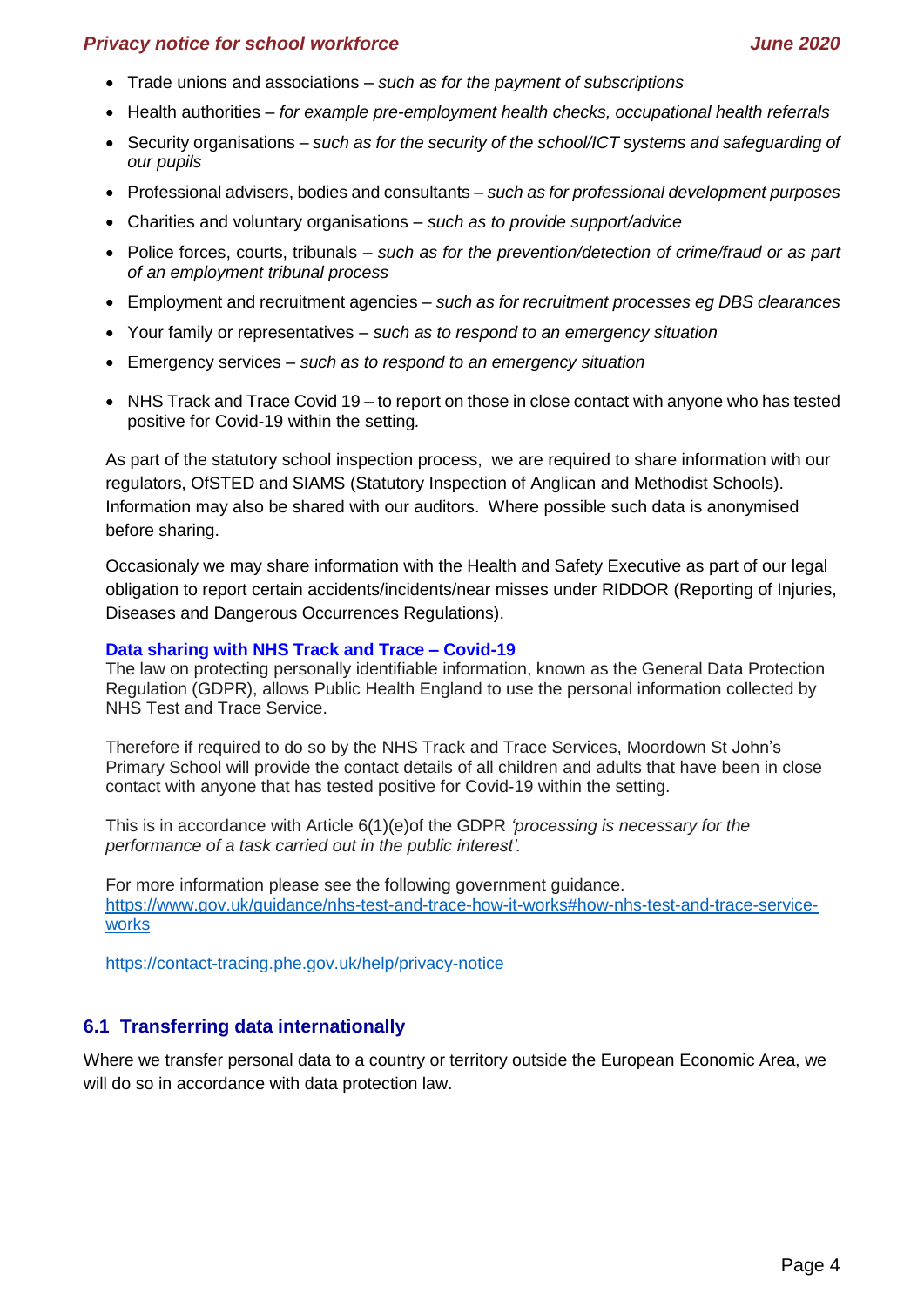#### **7.0 Your rights: requesting access to personal data (Subject Access Request)**

Individuals have a right to make a **'subject access request'** to gain access to personal information that the school holds about them.

If you make a subject access request, and if we do hold information about you, we will:

- Give you a description of it
- Tell you why we are holding and processing it, and how long we will keep it for
- Explain where we got it from, if not from you
- Tell you who it has been, or will be, shared with
- Let you know whether any automated decision-making is being applied to the data, and any consequences of this
- Give you a copy of the information in an intelligible form

You may also have the right for your personal information to be transmitted electronically to another organisation in certain circumstances.

If you would like to make a request, please contact our data protection officer.

#### **7.1 Your other rights regarding your data**

Under data protection law, individuals have certain rights regarding how their personal data is used and kept safe. You have the right to:

- Object to the use of your personal data if it would cause, or is causing, damage or distress
- Prevent your data being used to send direct marketing
- Object to the use of your personal data for decisions being taken by automated means (by a computer or machine, rather than by a person)
- In certain circumstances, have inaccurate personal data corrected, deleted or destroyed, or restrict processing
- Claim compensation for damages caused by a breach of the data protection regulations

To exercise any of these rights, please contact our Data Protection Officer.

#### **8.0 Complaints**

We take any complaints about our collection and use of personal information very seriously.

If you think that our collection or use of personal information is unfair, misleading or inappropriate, or have any other concern about our data processing, please raise this with our Data Protection Lead in the first instance; contact details are shown in Point 9 below.

#### **To make a complaint, please contact our Data Protection Officer, contact details are shown in Point 9 below**.

Alternatively, you can make a complaint direct to the Information Commissioner, see Point 10.0